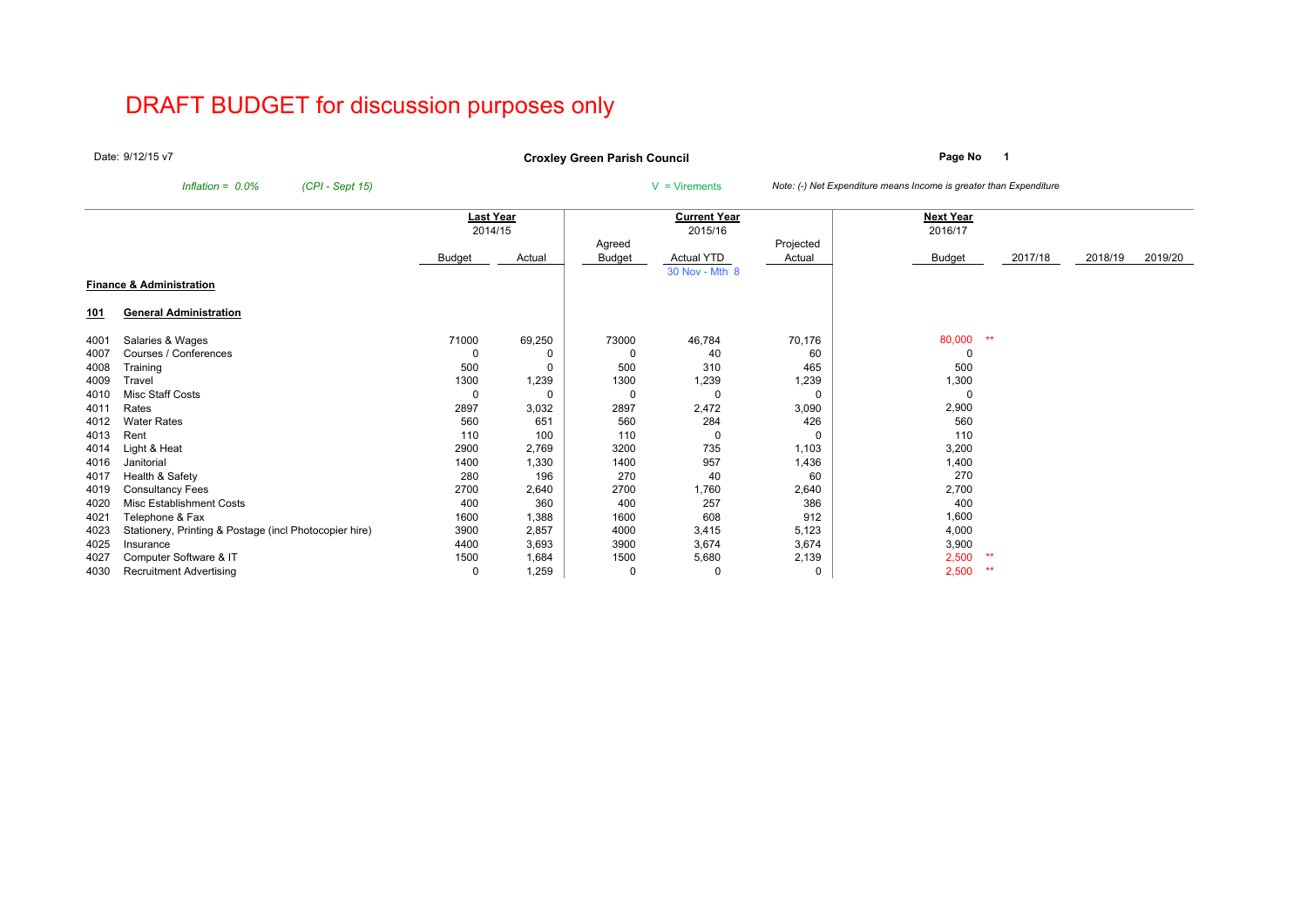# **Page No <sup>2</sup> Croxley Green Parish Council**

|                                                              |                                                                                                                                                                                                                        | <b>Last Year</b><br><b>Budget</b>                                   | 2014/15<br>Actual                                        | Agreed<br><b>Budget</b>                                      | <b>Current Year</b><br>2015/16<br><b>Actual YTD</b><br>30 Nov - Mth 8                | Projected<br>Actual                                            | <b>Next Year</b><br>2016/17<br><b>Budget</b> | 2017/18           | 2018/19           | 2019/20           |
|--------------------------------------------------------------|------------------------------------------------------------------------------------------------------------------------------------------------------------------------------------------------------------------------|---------------------------------------------------------------------|----------------------------------------------------------|--------------------------------------------------------------|--------------------------------------------------------------------------------------|----------------------------------------------------------------|----------------------------------------------|-------------------|-------------------|-------------------|
| 4036<br>4038<br>4042<br>4046<br>4151<br>4156<br>4157<br>4158 | <b>Property Maintenance</b><br>Maintenance Contracts<br><b>Equipment Maintenance</b><br><b>Equipment Purchased</b><br><b>Bank Charges</b><br>Audit Fees - External<br>Audit Fees - Internal<br><b>Accountancy Fees</b> | 400<br>0<br>$\Omega$<br>$\Omega$<br>$\Omega$<br>1,000<br>900<br>870 | 753<br>0<br>0<br>471<br>$\mathbf 0$<br>600<br>738<br>841 | 400<br>0<br>$\Omega$<br>$\Omega$<br>0<br>1,000<br>910<br>880 | 719<br>$\mathbf 0$<br>$\mathbf 0$<br>712<br>$\mathbf 0$<br>234<br>369<br>$\mathbf 0$ | 1,079<br>0<br>0<br>1,068<br>$\mathbf 0$<br>1,000<br>910<br>880 | 400<br>$\Omega$<br>1,000<br>910<br>880       |                   |                   |                   |
|                                                              | Ext. Decoration of Office<br>4903/1 New Village Centre<br><b>Balancing figure</b><br>Tfr from Reserves re Salary underspend in 2014/15<br>Tfr from Reserves (if required)                                              | $\mathbf 0$<br>2,500<br>0<br>$-8,000$<br>0<br>$\mathbf 0$           |                                                          | 0<br>$\Omega$<br>$\Omega$<br>$-5,000$<br>0<br>$\Omega$       |                                                                                      | 0<br>0<br>0<br>0<br>0<br>0<br>0                                | $\Omega$<br>$\Omega$                         |                   |                   |                   |
|                                                              | <b>OverHead Expenditure</b>                                                                                                                                                                                            | 93,117                                                              | 95,851                                                   | 95,527                                                       | 70,289                                                                               | 97,864                                                         | 111,030                                      | $\mathbf 0$       | $\mathbf 0$       | $\mathbf 0$       |
| 1001<br>1076<br>1080                                         | <b>Rent Recieved</b><br>Precept<br>Miscellaneous Income (TRDC Grant)                                                                                                                                                   | $\mathsf 0$<br>257,978<br>12,579                                    | 10<br>257,978<br>12,579                                  | 0<br>273,174<br>8,428                                        | 10<br>273,174<br>8,428                                                               | 10<br>273,174<br>8,428                                         | 10<br>297,951<br>4,277                       | 10<br>$\mathbf 0$ | 10<br>$\mathbf 0$ | 10<br>$\mathbf 0$ |
| 1090                                                         | <b>Interest Received</b>                                                                                                                                                                                               | $30\,$                                                              | 33                                                       | 30                                                           | 6                                                                                    | 30                                                             | 30                                           |                   |                   |                   |
|                                                              | <b>Total Income</b>                                                                                                                                                                                                    | 270,587                                                             | 270,600                                                  | 281,632                                                      | 281,618                                                                              | 281,642                                                        | 302,268                                      | 10                | 10                | 10                |
|                                                              | 101<br><b>Net Expenditure</b>                                                                                                                                                                                          | $-177,470$                                                          | $-174,749$                                               | $-186, 105$                                                  | $-211,329$                                                                           | $-183,779$                                                     | $-191,238$                                   | $-10$             | $-10$             | $-10$             |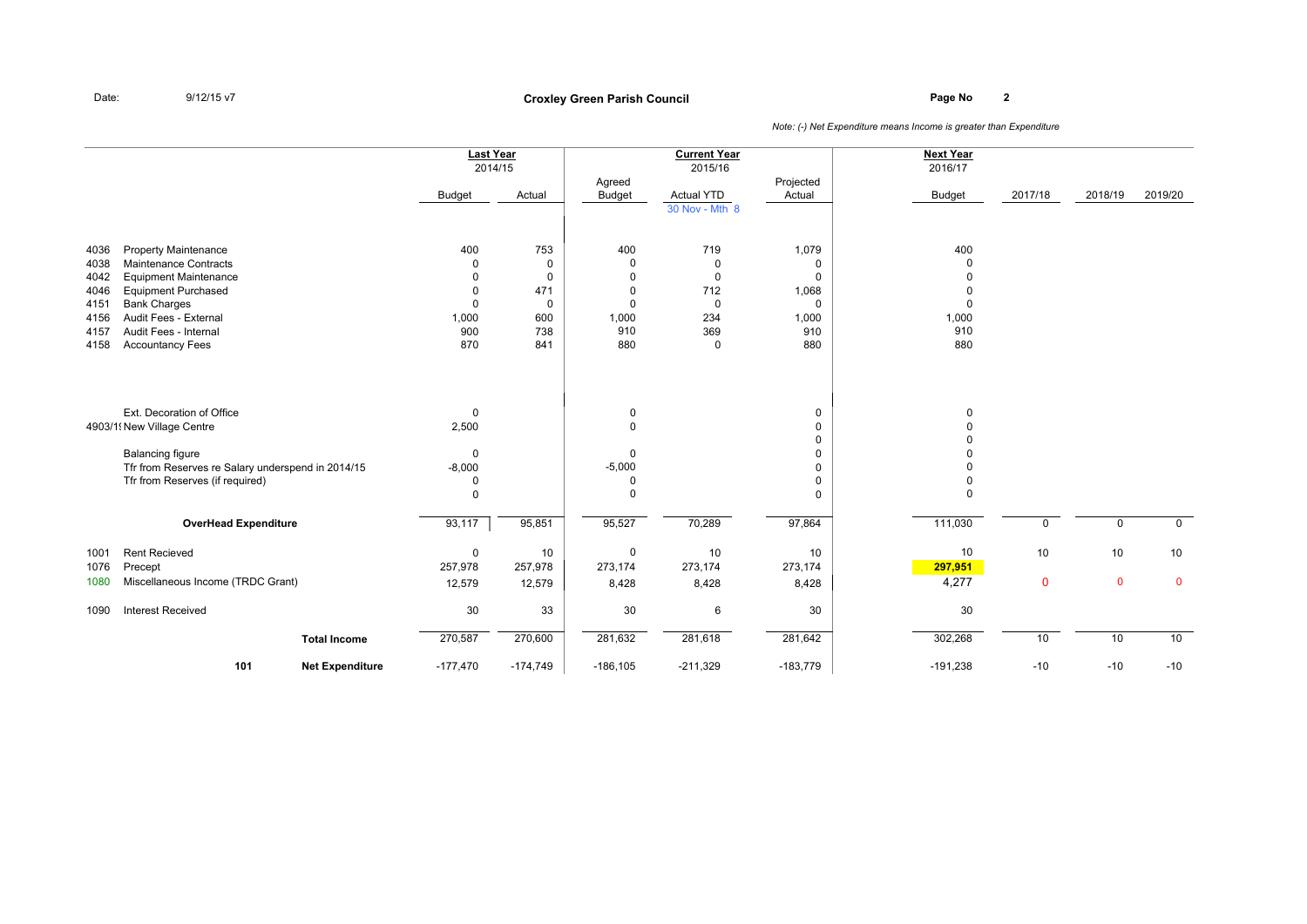### **Page No <sup>3</sup> Croxley Green Parish Council**

|            |                                     |                        | Last Year<br>2014/15 |        | <b>Current Year</b> |                   | <b>Next Year</b> |               |         |         |         |
|------------|-------------------------------------|------------------------|----------------------|--------|---------------------|-------------------|------------------|---------------|---------|---------|---------|
|            |                                     |                        |                      |        |                     | 2015/16           |                  | 2016/17       |         |         |         |
|            |                                     |                        |                      |        | Agreed              |                   | Projected        |               |         |         |         |
|            |                                     |                        | Budget               | Actual | <b>Budget</b>       | <b>Actual YTD</b> | Actual           | <b>Budget</b> | 2017/18 | 2018/19 | 2019/20 |
|            |                                     |                        |                      |        |                     | 30 Nov - Mth 8    |                  |               |         |         |         |
| <u>102</u> | <b>Local Democracy</b>              |                        |                      |        |                     |                   |                  |               |         |         |         |
|            |                                     |                        |                      |        |                     |                   |                  |               |         |         |         |
| 4020       | Misc Establishment Costs            |                        | 0                    |        | 0                   |                   | 0                |               |         |         |         |
| 4024       | Subscriptions/Publications          |                        | 7400                 | 7,350  | 7400                | 7,143             | 7,400            | 7,400         |         |         |         |
| 4033       | Parish Pump Newsletter              |                        | 3400                 | 2,773  | 3400                | 318               | 477              | 3,400         |         |         |         |
| 4201       | <b>Chairman's Discretion Budget</b> |                        | 500                  | 461    | 500                 | $-400$            | $-400$           | 500           |         |         |         |
| 4251       | <b>Election Expenses</b>            |                        | 1250                 | 11,620 | 5000                | 0                 | 5,000            | 5,000         | 1,250   | 1,250   | 1,250   |
| 4300       | Events - Revels on the Green        |                        | 350                  |        | 350                 | $\mathbf 0$       | 0                | 350           |         |         |         |
|            |                                     |                        |                      |        |                     |                   |                  |               |         |         |         |
|            |                                     |                        |                      |        |                     |                   |                  |               |         |         |         |
|            | <b>OverHead Expenditure</b>         |                        | 12,900               | 22,204 | 16,650              | 7,061             | 12,477           | 16,650        | 1,250   | 1,250   | 1,250   |
| 1031       | Map Income                          |                        | 0                    | 0      | 0                   | 0                 | 0                | $\Omega$      |         |         |         |
| 1051       | Advertising Income                  |                        | 1,600                | 503    | 1,600               | 152               | 500              | 1,600         |         |         |         |
|            |                                     |                        |                      |        |                     |                   |                  |               |         |         |         |
|            |                                     | <b>Total Income</b>    | 1,600                | 503    | 1,600               | 152               | 500              | 1,600         |         |         | 0       |
|            |                                     |                        |                      |        |                     |                   |                  |               |         |         |         |
|            | 102                                 | <b>Net Expenditure</b> | 11,300               | 21,701 | 15,050              | 6,909             | 11,977           | 15,050        | 1,250   | 1,250   | 1,250   |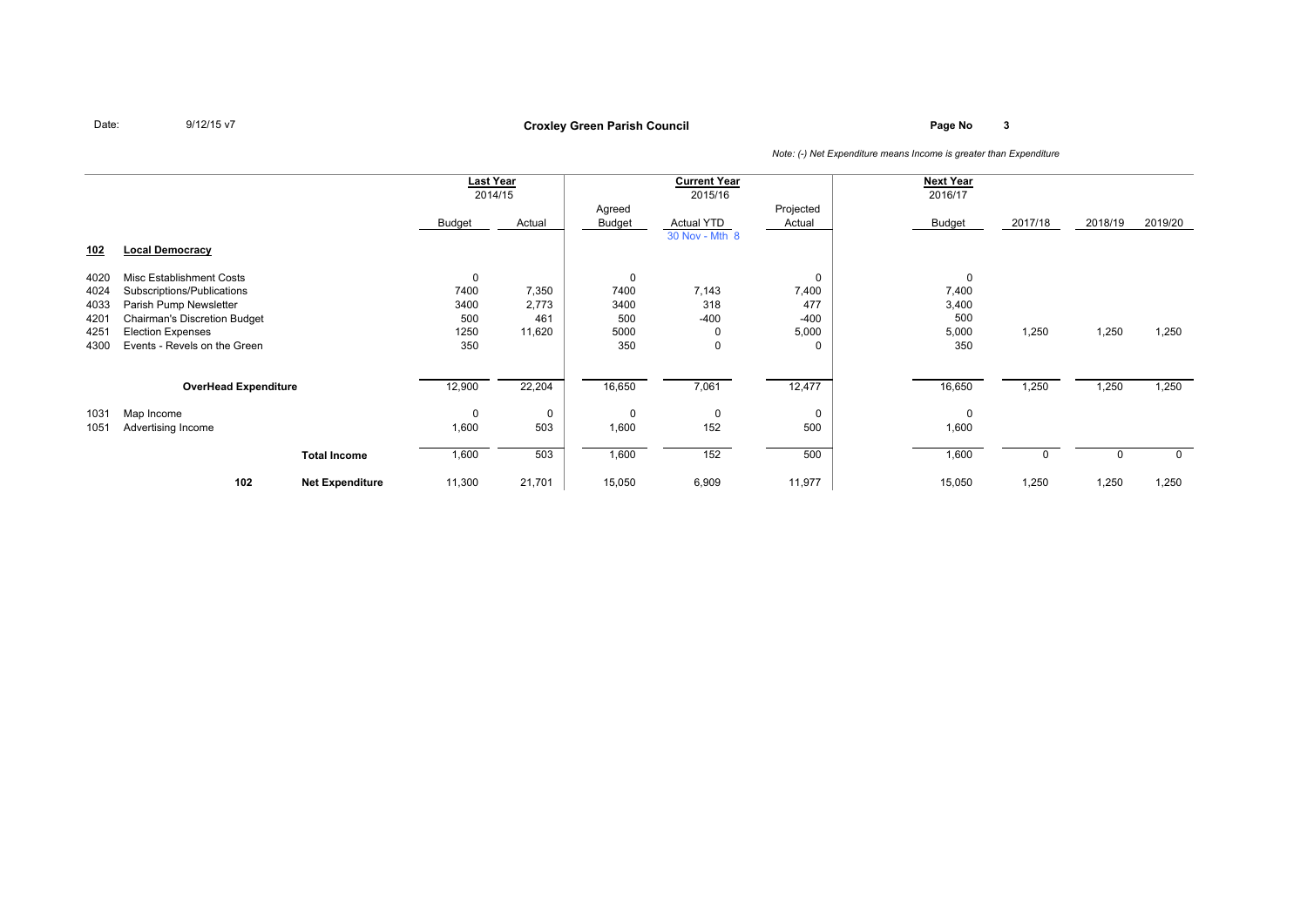### **Page No <sup>4</sup> Croxley Green Parish Council**

|            |                              | <b>Last Year</b> | 2014/15 |          | <b>Current Year</b><br>2015/16 |             | <b>Next Year</b><br>2016/17 |         |          |             |
|------------|------------------------------|------------------|---------|----------|--------------------------------|-------------|-----------------------------|---------|----------|-------------|
|            |                              |                  |         | Agreed   |                                | Projected   |                             |         |          |             |
|            |                              | Budget           | Actual  | Budget   | <b>Actual YTD</b>              | Actual      | Budget                      | 2017/18 | 2018/19  | 2019/20     |
|            |                              |                  |         |          | 30 Nov - Mth 8                 |             |                             |         |          |             |
| <u>103</u> | Groundworks                  |                  |         |          |                                |             |                             |         |          |             |
| 4001       | Salaries & Wages             | 51,500           | 41,810  | 52,000   | 30,048                         | 45,072      | $**$<br>57,200              |         |          |             |
| 4006       | <b>Protective Clothing</b>   | 340              | 578     | 340      | 104                            | 156         | 340                         |         |          |             |
| 4008       | Training                     | 500              | 1,894   | 500      | 125                            | 188         | 500                         |         |          |             |
| 4010       | Misc Staff Costs             | 720              | 588     | 730      | 484                            | 726         | 730                         |         |          |             |
| 4012       | <b>Water Rates</b>           | 400              | 495     | 700      | 374                            | 561         | 700                         |         |          |             |
| 4016       | Janitorial                   | 0                |         | 0        |                                | 0           | 0                           |         |          |             |
| 4017       | Health & Safety              | 750              | 26      | 500      | 215                            | 323         | 500                         |         |          |             |
| 4018       | Refuse/Green Waste Disposal  | 0                |         | 0        | 48                             | 72          | 0                           |         |          |             |
| 4020       | Misc Establishment Costs     | 0                |         | $\Omega$ |                                | $\mathbf 0$ | $\mathbf 0$                 |         |          |             |
| 4036       | <b>Property Maintenance</b>  | 500              | 289     | 500      | 155                            | 233         | 500                         |         |          |             |
| 4037       | Grounds Maintenance          | 2,100            | 642     | 1,500    | 464                            | 696         | 1,500                       |         |          |             |
| 4038       | Maintenance Contracts        | 2,000            | 1,085   | 2,000    |                                | 0           | 2,000                       |         |          |             |
| 4041       | <b>Equipment Hire</b>        | 0                |         | $\Omega$ | 81                             | 122         | $\Omega$                    |         |          |             |
| 4042       | <b>Equipment Maintenance</b> | 600              | 2,334   | 1,500    | 103                            |             | 1,500                       |         |          |             |
| 4046       | <b>Equipment Purchased</b>   | 500              | 2,066   | 750      | 318                            |             | 750                         |         |          |             |
| 4047       | Footpath Maintenance         | 0                | 33      | $\Omega$ |                                | 0           | $\Omega$                    |         |          |             |
| 4051       | Vehicle License & Insurance  | 2,500            | 2,124   | 2,500    | 1,886                          |             | 2,500                       |         |          |             |
| 4055       | Fuel & Oil - LS08 WCP        | 1,300            | 769     | 1,000    | 676                            | 1,014       | 1,000                       |         |          |             |
| 4060       | Fuel & Oil - Groundworks     | 830              | 755     | 840      | 288                            | 432         | 840                         |         |          |             |
| 4070       | Maintenance - LS08 WCP       | 550              | 370     | 560      | 202                            | 303         | 560                         |         |          |             |
| 4071       | Maintenance - Tractor        | 1,100            | 1,361   | 1,100    | 0                              |             | 1,100                       |         |          |             |
| 4072       | Maintenance - Ride on Mower  | 500              | 81      | 500      | 255                            | 383         | 500                         |         |          |             |
|            | <b>OverHead Expenditure</b>  | 66,690           | 57,300  | 67,520   | 35,826                         | 50,279      | 72,720                      | 0       | $\Omega$ | $\mathbf 0$ |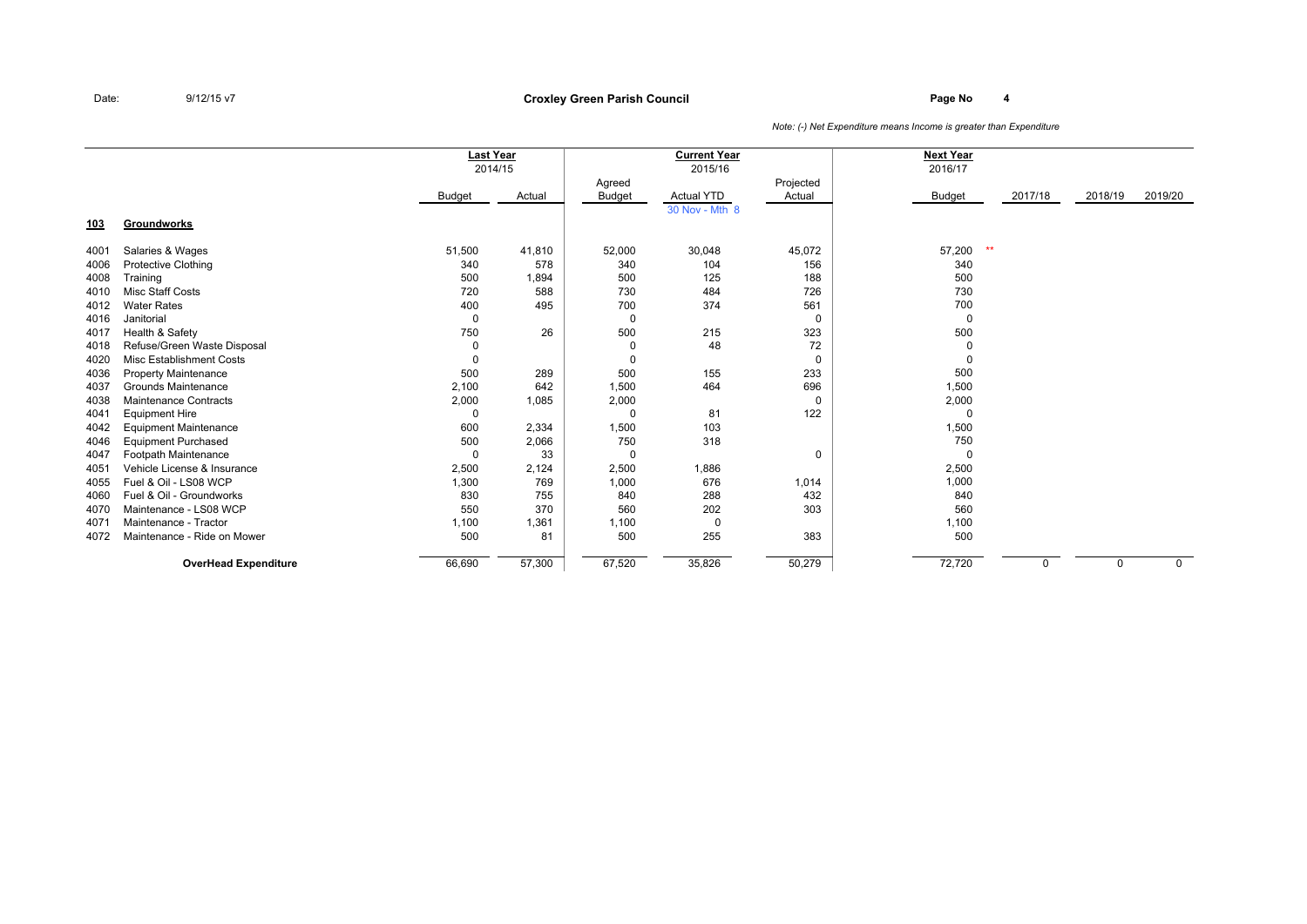### **Page No <sup>5</sup> Croxley Green Parish Council**

|                      |                                                                               |                        | Last Year             | 2014/15 |                       | <b>Current Year</b><br>2015/16      |                     | <b>Next Year</b><br>2016/17 |         |         |             |
|----------------------|-------------------------------------------------------------------------------|------------------------|-----------------------|---------|-----------------------|-------------------------------------|---------------------|-----------------------------|---------|---------|-------------|
|                      |                                                                               |                        | Budget                | Actual  | Agreed<br>Budget      | <b>Actual YTD</b><br>30 Nov - Mth 8 | Projected<br>Actual | Budget                      | 2017/18 | 2018/19 | 2019/20     |
|                      |                                                                               |                        |                       |         |                       |                                     |                     |                             |         |         |             |
| 1061<br>1062<br>1080 | Agency Income - HCC Mtce<br>Agency Income - TRDC Mrce<br>Miscellaneous Income |                        | $\mathbf 0$<br>0<br>0 | 0       | 0<br>$\mathbf 0$<br>0 | 0<br>0<br>0                         | 0<br>0<br>0         | $\Omega$<br>0               |         |         |             |
|                      |                                                                               | <b>Total Income</b>    | υ                     |         | 0                     | 0                                   | 0                   | 0                           |         |         | $\mathbf 0$ |
|                      | 103                                                                           | <b>Net Expenditure</b> | 66,690                | 57,300  | 67,520                | 35,826                              | 50,279              | 72,720                      | 0       | 0       | $\mathbf 0$ |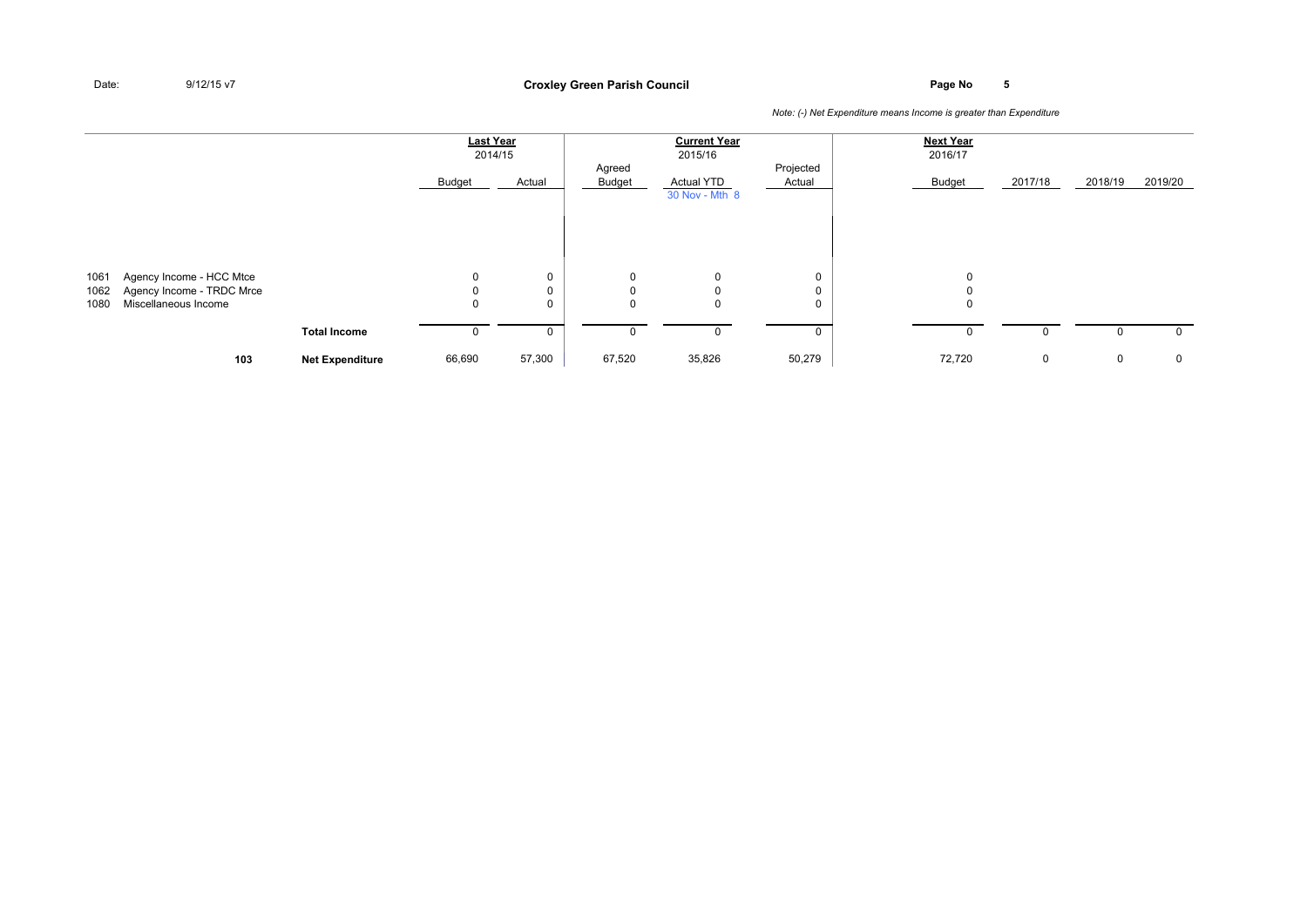### **Page No <sup>6</sup> Croxley Green Parish Council**

|              |                                                    |                        |                      | <b>Last Year</b><br>2014/15 |                  | <b>Current Year</b><br>2015/16      |                     | <b>Next Year</b><br>2016/17 |             |             |                |
|--------------|----------------------------------------------------|------------------------|----------------------|-----------------------------|------------------|-------------------------------------|---------------------|-----------------------------|-------------|-------------|----------------|
|              |                                                    |                        | Budget               | Actual                      | Agreed<br>Budget | <b>Actual YTD</b><br>30 Nov - Mth 8 | Projected<br>Actual | <b>Budget</b>               | 2017/18     | 2018/19     | 2019/20        |
| 107          | <b>Grants (incl S137/S145)</b>                     |                        |                      |                             |                  |                                     |                     |                             |             |             |                |
| 4200         | <b>Councils Charity Expenditure</b>                |                        | 3,000                | 1,100                       | 3,000            | 2,630                               |                     | 3,000                       |             |             |                |
| 4260         | Community Hall Membership Grant                    |                        | 7,100                | 8,542                       | 8,425            | 8,425                               |                     | 8,988                       |             |             |                |
| 4711         | Grants:<br>S137 etc - General                      |                        | 3,000                | $-1,126$                    | 1,500            | $-1,104$                            |                     | 1,500                       |             |             |                |
|              | Stained Glass Window or Doors at All Saints Church |                        |                      |                             | 5,000            | $\overline{0}$                      | 0                   | 5,000                       |             |             |                |
|              | Tfr from Reserves                                  |                        | $\mathsf 0$          |                             | 0                |                                     |                     | $-5,000$                    |             |             |                |
|              | <b>OverHead Expenditure</b>                        |                        | 13,100               | 8,516                       | 17,925           | 9,951                               | $\mathsf{O}$        | 13,488                      | $\Omega$    | $\mathbf 0$ | $\mathbf 0$    |
| 1077<br>1200 | <b>Grants Received</b><br>Councils Charity Income  |                        | $\mathbf 0$<br>3,000 | $\mathbf 0$<br>1,617        | 0<br>3,000       | $\overline{0}$<br>1,835             | 0                   | $\mathbf 0$<br>3,000        |             |             |                |
|              |                                                    | <b>Total Income</b>    | 3,000                | 1,617                       | 3,000            | 1,835                               | $\mathsf{O}$        | 3,000                       | $\Omega$    | $\mathbf 0$ | $\mathbf 0$    |
|              | 107                                                | <b>Net Expenditure</b> | 10,100               | 6,899                       | 14,925           | 8,116                               | 0                   | 10,488                      | $\mathbf 0$ | $\mathbf 0$ | $\mathbf 0$    |
| 150          | <b>Community/Village Hall</b>                      |                        |                      |                             |                  |                                     |                     |                             |             |             |                |
|              | Works                                              |                        | $\mathsf 0$          | $\mathbf 0$                 | $\mathsf{O}$     | $\mathbf 0$                         | 0                   | $\mathbf 0$                 | $\mathsf 0$ | $\mathsf 0$ | $\mathbf 0$    |
|              | Tfr from Reserves                                  |                        | 0                    | $\mathbf 0$                 | 0                | $\overline{0}$                      | 0                   | $\mathbf 0$                 | $\mathbf 0$ | $\mathbf 0$ | $\mathbf 0$    |
|              | <b>OverHead Expenditure</b>                        |                        | $\mathsf{O}$         | $\mathbf 0$                 | 0                | $\mathbf 0$                         | $\overline{0}$      | $\mathbf 0$                 | 0           | $\mathbf 0$ | $\overline{0}$ |
|              |                                                    |                        | $\mathsf 0$          | $\mathsf 0$                 | $\mathsf{O}$     | $\overline{0}$                      | 0                   | $\mathbf 0$                 |             |             |                |
|              |                                                    | <b>Total Income</b>    | $\mathsf{O}$         | $\mathbf 0$                 | $\mathsf{O}$     | $\mathbf 0$                         | $\mathbf 0$         | 0                           | $\Omega$    | 0           | $\mathbf 0$    |
|              | 150                                                | <b>Net Expenditure</b> | 0                    | $\mathsf 0$                 | 0                | $\pmb{0}$                           | 0                   | $\pmb{0}$                   | 0           | 0           | 0              |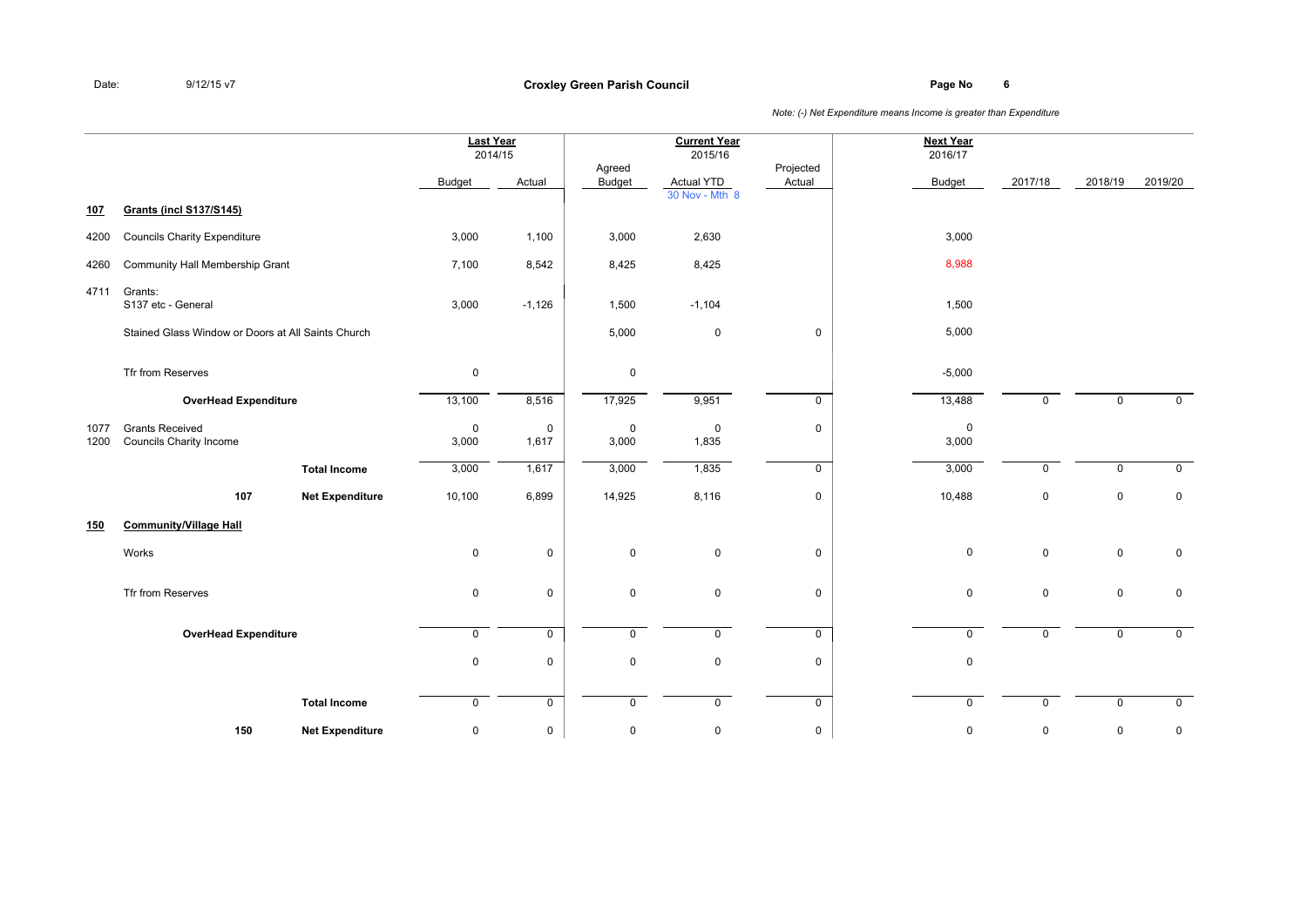# **Page No <sup>7</sup> Croxley Green Parish Council**

|                                                                 |                                                                                                                                                                                                                                                                          |                                                     | <b>Last Year</b><br>2014/15              |                                                                              | <b>Current Year</b><br>2015/16                                                                |                                                        | <b>Next Year</b><br>2016/17                                                     |             |              |              |
|-----------------------------------------------------------------|--------------------------------------------------------------------------------------------------------------------------------------------------------------------------------------------------------------------------------------------------------------------------|-----------------------------------------------------|------------------------------------------|------------------------------------------------------------------------------|-----------------------------------------------------------------------------------------------|--------------------------------------------------------|---------------------------------------------------------------------------------|-------------|--------------|--------------|
|                                                                 |                                                                                                                                                                                                                                                                          | <b>Budget</b>                                       | Actual                                   | Agreed<br>Budget                                                             | <b>Actual YTD</b>                                                                             | Projected<br>Actual                                    | <b>Budget</b>                                                                   | 2017/18     | 2018/19      | 2019/20      |
| <u>199</u>                                                      | F & A Capital & Projects                                                                                                                                                                                                                                                 |                                                     |                                          |                                                                              | 30 Nov - Mth 8                                                                                |                                                        |                                                                                 |             |              |              |
| 4175<br>4823<br>4824<br>4873<br>4874<br>4901<br>c4046<br>c4046/ | Sale of Assets<br>Tfr to Vehicle Repl Fund<br>Tfr to Equipt Repl Fund<br>Tfr from Vehicle Repl Fund<br>Tfr from Equipt Repl Fund<br>CAP F & A - Eqpt Purchase:-<br>Replacement gazebo<br>Four folding tables<br><b>Virtual Notice Board</b><br><b>Annual Civic Award</b> | 0<br>4,000<br>3,000<br>$\Omega$<br>0<br>$\mathbf 0$ | 4,000<br>3,000<br>0<br>0<br>$\mathbf{0}$ | $\Omega$<br>4,000<br>3,000<br>$\Omega$<br>$\Omega$<br>0<br>490<br>160<br>600 | 0<br>$\mathbf{0}$<br>0<br>0<br>0<br>$\mathbf 0$<br>$\mathbf{0}$<br>$\mathbf 0$<br>$\mathbf 0$ | 4,000<br>3,000<br>c4046/101<br>c4046/101<br>600<br>300 | $\mathbf 0$<br>4,000<br>3,000<br>$\Omega$<br>0<br>0<br>490<br>160<br>300<br>200 |             |              |              |
| 4903<br>4963                                                    | Depot Extension (Plans)<br>Trf from Reserves (Depot Extension Plans)<br>Depot Extension<br>CAP F&A New Village Centre<br>PCSO Funding                                                                                                                                    | 3,000<br>$-3,000$<br>0<br>28,500<br>0               | 28,500                                   | 3,000<br>$-3,000$<br>$\Omega$<br>28,500<br>$\Omega$                          | $\mathbf 0$<br>0<br>$\mathbf 0$<br>14,250                                                     | 28,500                                                 | 3,000<br>$-3,000$<br>0<br>28,500<br>0                                           |             | 15,000       | 15,000       |
|                                                                 | <b>OverHead Expenditure</b>                                                                                                                                                                                                                                              | 35,500                                              | 35,500                                   | 36,750                                                                       | 14,250                                                                                        | 36,400                                                 | 36,650                                                                          | 0           | 15,000       | 15,000       |
|                                                                 | 199<br><b>Net Expenditure</b>                                                                                                                                                                                                                                            | 35,500                                              | 35,500                                   | 36,750                                                                       | 14,250                                                                                        | 36,400                                                 | 36,650                                                                          | 0           | 15,000       | 15,000       |
|                                                                 | Finance & Administration - Expenditure<br>Income                                                                                                                                                                                                                         | 221,307<br>275,187                                  | 219,371<br>272,720                       | 234,372<br>286,232                                                           | 137,377<br>283,605                                                                            | 197,019<br>282,142                                     | 250,538<br>306,868                                                              | 1,250<br>10 | 16,250<br>10 | 16,250<br>10 |
|                                                                 | <b>Net Expenditure</b>                                                                                                                                                                                                                                                   | $-53,880$                                           | $-53,349$                                | $-51,860$                                                                    | $-146,228$                                                                                    | $-85,123$                                              | $-56,330$                                                                       | 1,240       | 16,240       | 16,240       |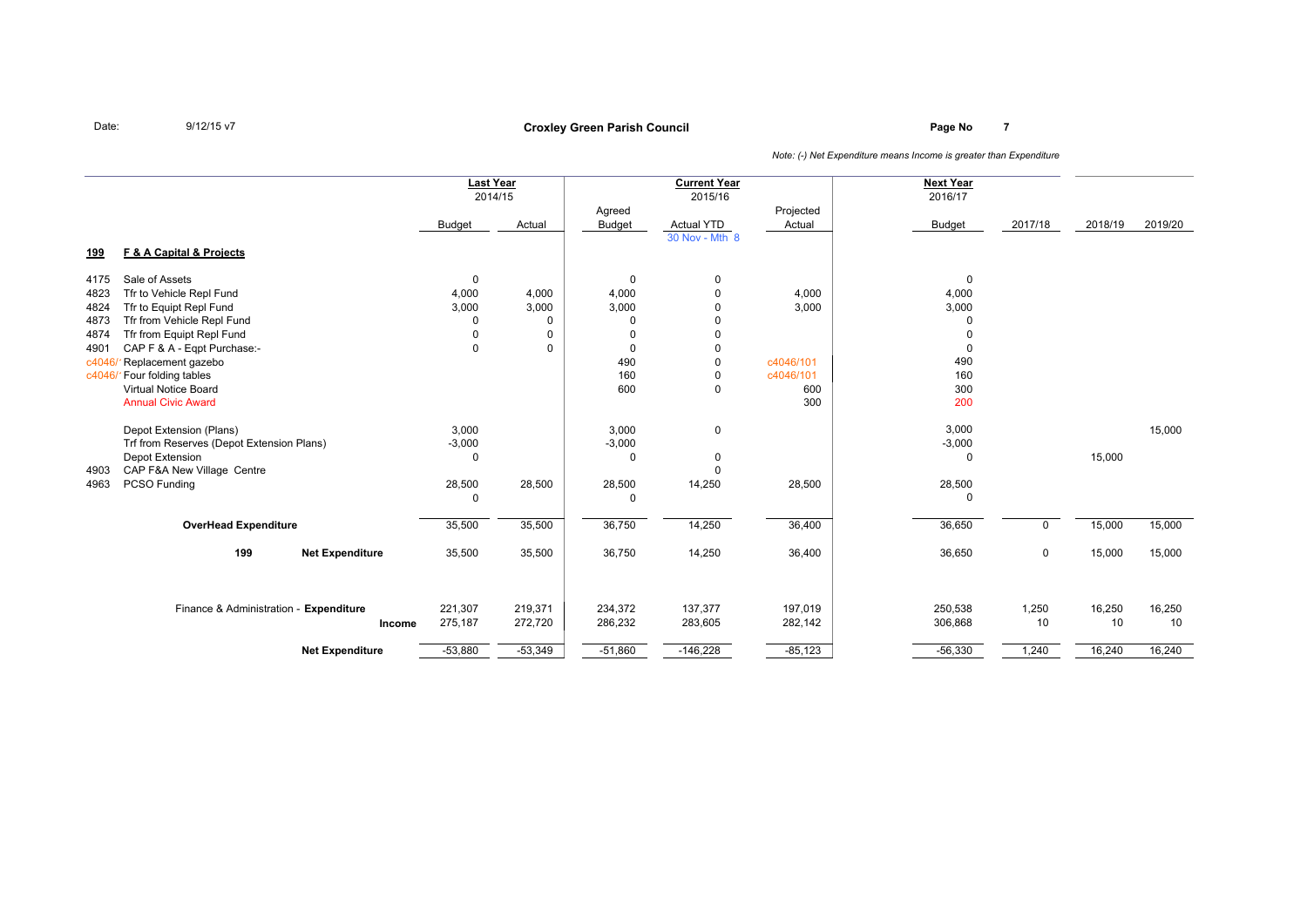# **Page No <sup>8</sup> Croxley Green Parish Council**

|      |                                  | <b>Last Year</b><br>2015/16 |        | <b>Current Year</b><br>2015/16 |                                     | <b>Next Year</b><br>2016/17 |        |         |         |         |
|------|----------------------------------|-----------------------------|--------|--------------------------------|-------------------------------------|-----------------------------|--------|---------|---------|---------|
|      |                                  | Budget                      | Actual | Agreed<br>Budget               | <b>Actual YTD</b><br>30 Nov - Mth 8 | Projected<br>Actual         | Budget | 2017/18 | 2018/19 | 2019/20 |
|      | <b>Environment &amp; Amenity</b> |                             |        |                                |                                     |                             |        |         |         |         |
| 202  | <b>The Green</b>                 |                             |        |                                |                                     |                             |        |         |         |         |
| 4042 | <b>Equipment Maintenance</b>     | 0                           | 0      | 0                              | $\mathbf 0$                         | 0                           | 0      | 0       | 0       | 0       |
|      | Fly tipping                      |                             |        |                                |                                     |                             | 500    | 500     | 500     | 500     |
|      | <b>OverHead Expenditure</b>      | 0                           | 0      |                                |                                     |                             | 500    | 500     | 500     | 500     |
|      | 202<br><b>Net Expenditure</b>    | 0                           | 0      | 0                              | $\mathbf 0$                         | 0                           | 500    | 500     | 500     | 500     |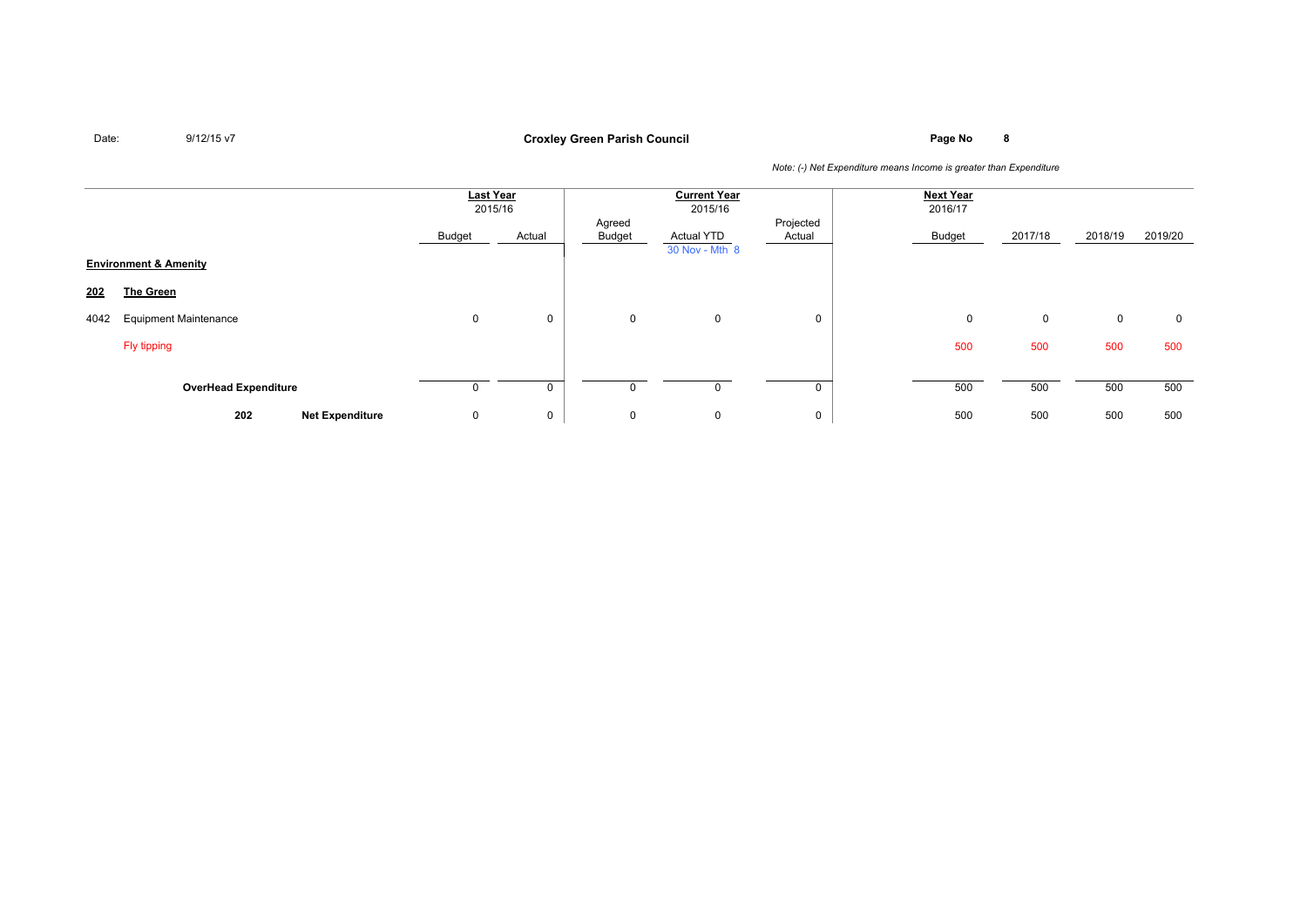## **Page No <sup>9</sup> Croxley Green Parish Council**

|                      |                                                                                             |                                                                      | <b>Last Year</b><br>2014/15 |        |                         | <b>Current Year</b><br>2015/16 |                     | <b>Next Year</b><br>2016/17 |                          |                                   |                         |
|----------------------|---------------------------------------------------------------------------------------------|----------------------------------------------------------------------|-----------------------------|--------|-------------------------|--------------------------------|---------------------|-----------------------------|--------------------------|-----------------------------------|-------------------------|
|                      |                                                                                             |                                                                      | <b>Budget</b>               | Actual | Agreed<br>Budget        | <b>Actual YTD</b>              | Projected<br>Actual | <b>Budget</b>               | 2017/18                  | 2018/19                           | 2019/20                 |
| 203                  | Open Spaces & Trees                                                                         |                                                                      |                             |        |                         | 30 Nov - Mth 8                 |                     |                             |                          |                                   |                         |
| 4037<br>4038<br>4048 | Grounds Maintenance<br>Maintenance Contracts<br>Plants, Shrubs & Trees - General            |                                                                      | 0<br>$\mathbf 0$<br>1,000   | 126    | 0<br>$\mathbf 0$<br>500 |                                | 0<br>0              | 0<br>$\Omega$<br>500        | 0<br>$\mathbf{0}$<br>500 | $\mathbf 0$<br>$\mathbf 0$<br>500 | 0<br>$\mathbf 0$<br>500 |
| 4049                 | Dog Hygiene<br>- Disposal<br>- Bags                                                         | £4,146<br>$\rightarrow$ At mth x<br>£1,064<br>$\rightarrow$ At mth x | 10,000                      | 13,038 | 10,000                  | 7,848                          | 11,772              | 10,000                      | 10,000                   | 10,000                            | 10,000                  |
| 4699                 | Stones Orchard Fund                                                                         | - Hedging<br>- Hedge Consult<br>- Trees                              | 3,000<br>0<br>$\Omega$      | 230    | 1,000<br>500            | 27                             | 27<br>0             | 1,500<br>$\Omega$           | 500                      |                                   |                         |
|                      |                                                                                             | - Projects                                                           | 1,000                       |        | 1,000                   |                                | 0                   | 1,000                       | 1,000                    | 1,000                             | 1,000                   |
|                      | From Reserves (ex Plants. Shrubs & Trees - General 2014)<br>From Reserves (ex Hedging 2014) |                                                                      | $-3,000$                    |        | $-500$<br>$-1000$       |                                |                     | $-500$<br>$-1,000$          | $-1000$                  | $-1000$                           |                         |
|                      | <b>OverHead Expenditure</b>                                                                 |                                                                      | 12,000                      | 13,394 | 11,500                  | 7,875                          | 11,799              | 11,500                      | 11,000                   | 10,500                            | 11,500                  |
| 1077<br>10           | <b>Grants Received</b><br>Dog Bag Donations                                                 |                                                                      | 0                           | 405    | 0                       | 0                              | 0                   | $\mathbf 0$<br>200          | 0                        | $\mathbf 0$                       | $\mathbf 0$             |
|                      |                                                                                             | <b>Total Income</b>                                                  | 0                           | 405    | 0                       | 0                              | 0                   | 200                         | $\mathbf{0}$             | $\mathbf 0$                       | $\mathbf 0$             |
|                      | 203                                                                                         | <b>Net Expenditure</b>                                               | 12,000                      | 12,989 | 11,500                  | 7,875                          | 11,799              | 11,300                      | 11,000                   | 10,500                            | 11,500                  |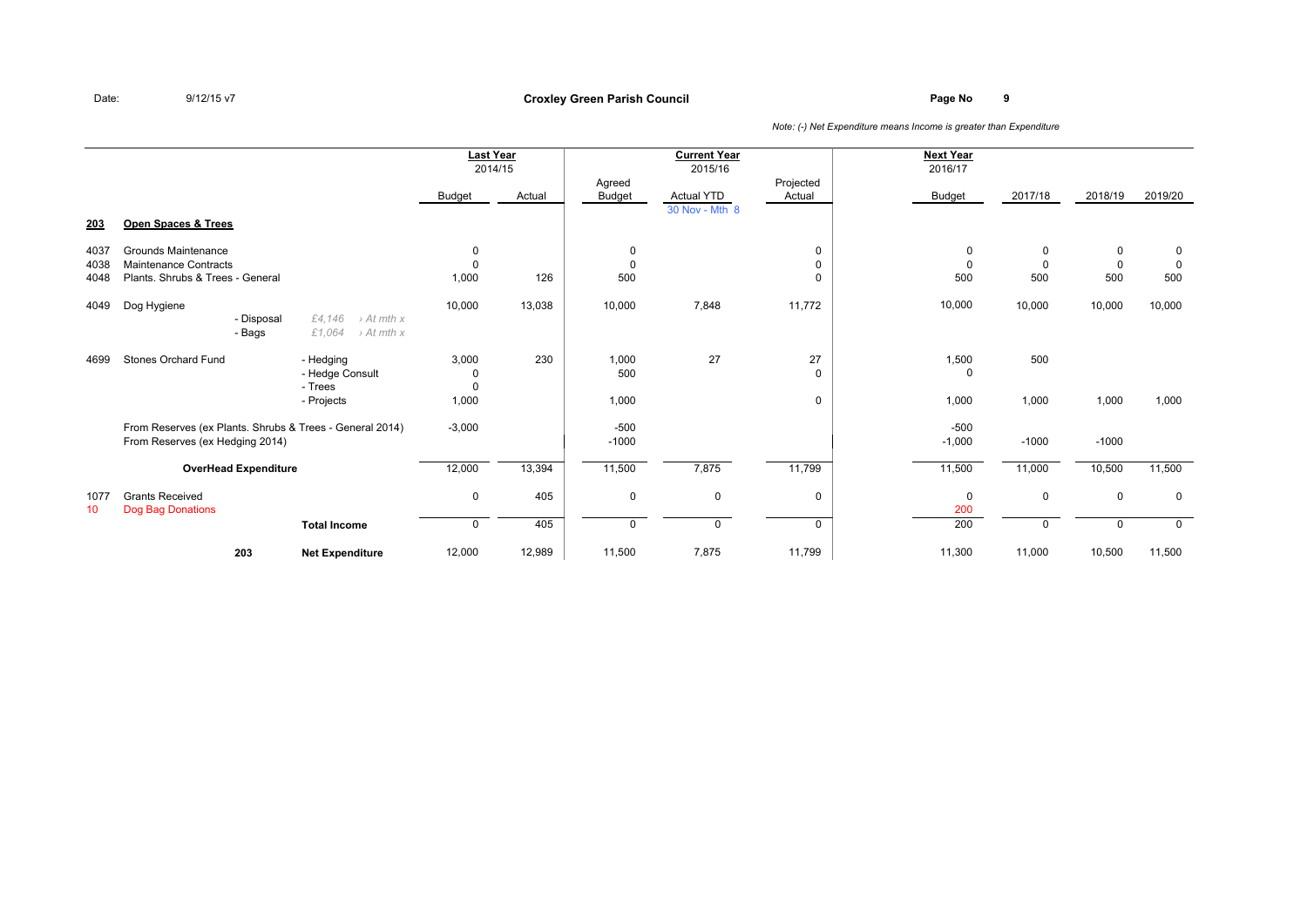### **Page No <sup>10</sup> Croxley Green Parish Council**

|            |                                      |                        | <b>Last Year</b><br>2014/15 |             |                         | <b>Current Year</b><br>2015/16 |                     | <b>Next Year</b><br>2016/17 |             |             |             |
|------------|--------------------------------------|------------------------|-----------------------------|-------------|-------------------------|--------------------------------|---------------------|-----------------------------|-------------|-------------|-------------|
|            |                                      |                        | <b>Budget</b>               | Actual      | Agreed<br><b>Budget</b> | <b>Actual YTD</b>              | Projected<br>Actual | <b>Budget</b>               | 2017/18     | 2018/19     | 2019/20     |
| <u>211</u> | <b>Events/Projects</b>               |                        |                             |             |                         | 30 Nov - Mth 8                 |                     |                             |             |             |             |
| 4601       | <b>Garden Competition</b>            |                        | $\mathbf 0$                 |             | 0                       |                                | 0                   | 0                           |             |             |             |
| 4602       | Quiz Night                           |                        | 50                          |             | 50                      |                                |                     | 50                          |             |             |             |
| 4604       | Campaigns & Comps.                   |                        | $\mathbf 0$                 |             | $\mathbf 0$             |                                |                     | $\mathbf 0$                 |             |             |             |
| 4605       | Christmas Lights                     |                        | 8,500                       | 8,772       | 9,500                   | $\mathsf{V}$<br>6,333          |                     | 8,500                       |             |             |             |
| 4610       | Fireworks on Green                   |                        | 4,500                       | 4,425       | 5,000                   | 50                             |                     | 5,000                       |             |             |             |
| 4611       | Senior Citizens Seaside/Outing       |                        | 1,200                       | 1,060       | 1,200                   | 1,100                          |                     | 1,200                       | 1,200       | 1,200       |             |
| 4615       | Library Xmas Tree (External)         |                        | 500                         | 640         | 500                     |                                |                     | 500                         |             |             |             |
| 4616       | Picnic in the Park                   |                        | $\mathbf 0$                 |             | 500                     |                                |                     | 500                         | 500         | 500         |             |
| 4617       | Wassail                              |                        | 250                         | 100         | 150                     |                                |                     | 150                         | 150         | 150         |             |
| 4618       | Dog Show                             |                        | 250                         |             | 200                     | 50                             |                     | 200                         | 200         | 200         |             |
| 4619       | Local Travel Map                     |                        | 1,000                       |             | 1,000                   |                                |                     | 1,000                       |             |             |             |
| 4620       | <b>Bird Boxes</b>                    |                        | 150                         | 205         | 150                     |                                |                     | 150                         | 150         | 150         |             |
| 4621       | Ponds                                |                        | 1,000                       | 1,000       | 0                       | $-1,000$                       |                     | $\mathbf 0$                 |             |             |             |
|            | Remembrance Day -Brass Band          |                        |                             |             |                         |                                |                     | 250                         | 250         | 250         |             |
|            | Poppies on The Green                 |                        |                             |             | 230                     | $\mathbf 0$                    | 230                 | 50                          | 150         |             |             |
| 4700       | Projects (Brass Band WW1)            |                        |                             | 350         |                         |                                |                     |                             |             |             |             |
|            | The Great Pram Race                  |                        |                             |             |                         |                                |                     | 500                         | 500         | 500         |             |
|            | Tfr from Reserves                    |                        | 0                           |             | $\mathbf 0$             |                                | $\mathbf 0$         | 0                           |             |             |             |
| 4877       |                                      |                        |                             |             |                         |                                |                     |                             |             |             |             |
| 4878       | Tfr from Reserves (Local Travel Map) |                        | 0                           |             | $-1,000$                |                                | $-1,000$            | $-1,000$                    |             |             |             |
|            | <b>OverHead Expenditure</b>          |                        | 17,400                      | 16,552      | 17,480                  | 6,533                          | $-770$              | 17,050                      | 3,100       | 2,950       | $\mathbf 0$ |
|            |                                      |                        |                             |             |                         |                                |                     |                             |             |             |             |
| 1077       | <b>Grants and Donatons Received</b>  |                        | $\mathbf 0$                 |             | $\mathbf 0$             | $\mathbf 0$                    | 0                   | $\mathbf 0$                 |             |             |             |
|            | 1078(2! Flowers for Croxley Income   |                        | $\mathbf 0$                 |             | $\mathbf 0$             | $\mathbf 0$                    | 0                   | $\mathbf 0$                 | $\mathbf 0$ | $\mathbf 0$ | $\mathbf 0$ |
|            | 1079(2! Play Area Income             |                        | $\Omega$                    |             | $\mathbf 0$             | $\mathbf 0$                    | $\mathbf 0$         | 0                           |             |             |             |
|            | 1080(2! Miscellaneous Income         |                        | $\mathbf 0$                 |             | $\Omega$                | $\Omega$                       | $\mathbf 0$         | $\Omega$                    |             |             |             |
|            |                                      | <b>Total Income</b>    | 0                           | $\mathsf 0$ | $\mathbf 0$             | 0                              | $\mathbf 0$         | $\mathbf 0$                 | 0           | 0           | 0           |
|            |                                      |                        |                             |             |                         |                                |                     |                             |             |             |             |
|            | 211                                  | <b>Net Expenditure</b> | 17,400                      | 16,552      | 17,480                  | 6,533                          | $-770$              | 17,050                      | 3,100       | 2,950       | $\mathbf 0$ |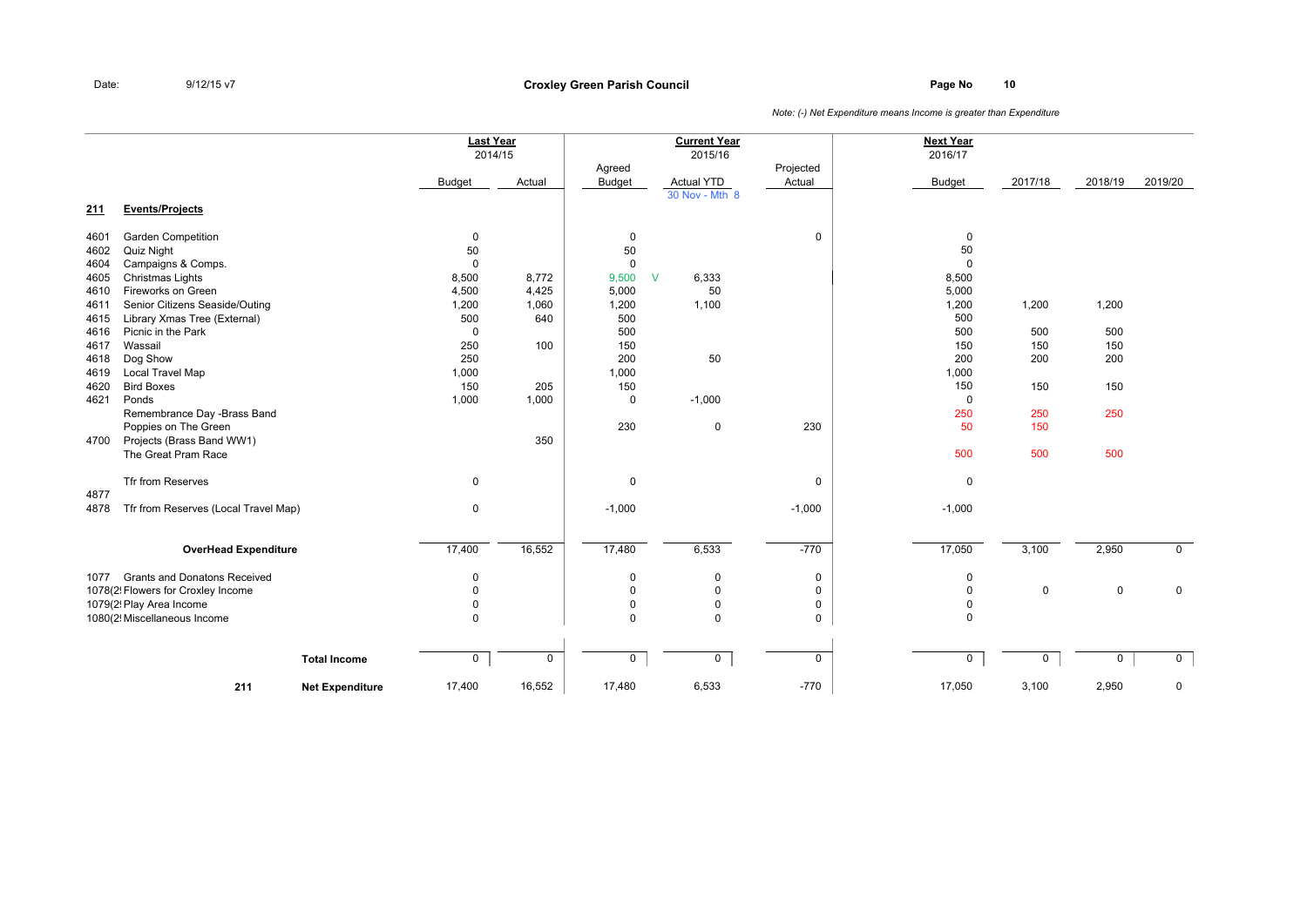**Page No <sup>11</sup> Croxley Green Parish Council**

|              |                                                 | <b>Last Year</b><br>2014/15 |          | <b>Current Year</b><br>2015/16 |                                     |                     | <b>Next Year</b><br>2016/17 |              |         |             |
|--------------|-------------------------------------------------|-----------------------------|----------|--------------------------------|-------------------------------------|---------------------|-----------------------------|--------------|---------|-------------|
| 221          | <u>MSC</u>                                      | Budget                      | Actual   | Agreed<br>Budget               | <b>Actual YTD</b><br>30 Nov - Mth 8 | Projected<br>Actual | <b>Budget</b>               | 2017/18      | 2018/19 | 2019/20     |
|              |                                                 |                             |          |                                |                                     |                     |                             |              |         |             |
| 4042<br>4830 | <b>Equipment Maintenance</b><br>Tfr to MSC Fund | 1000<br>0                   | $-100$   | 1000<br>0                      | $\mathbf{0}$                        | 0<br>0              | 1,000<br>$\Omega$           |              |         |             |
| 4880         | Tfr from MSC Fund                               | 0                           |          | 0                              | 0                                   | 0                   | 0                           |              |         |             |
|              | <b>OverHead Expenditure</b>                     | 1,000                       | $-100$   | 1,000                          |                                     |                     | 1,000                       | <sup>0</sup> | 0       | 0           |
| 1063         | MSC 2/3 TRDC Contribution to Repairs            | 0                           | $\Omega$ | 0                              | 0                                   | 0                   | 0                           | $\mathbf 0$  | 0       | $\mathbf 0$ |
|              | 221<br><b>Net Expenditure</b>                   | 1,000                       | $-100$   | 1,000                          | 0                                   | 0                   | 1,000                       | 0            | 0       | 0           |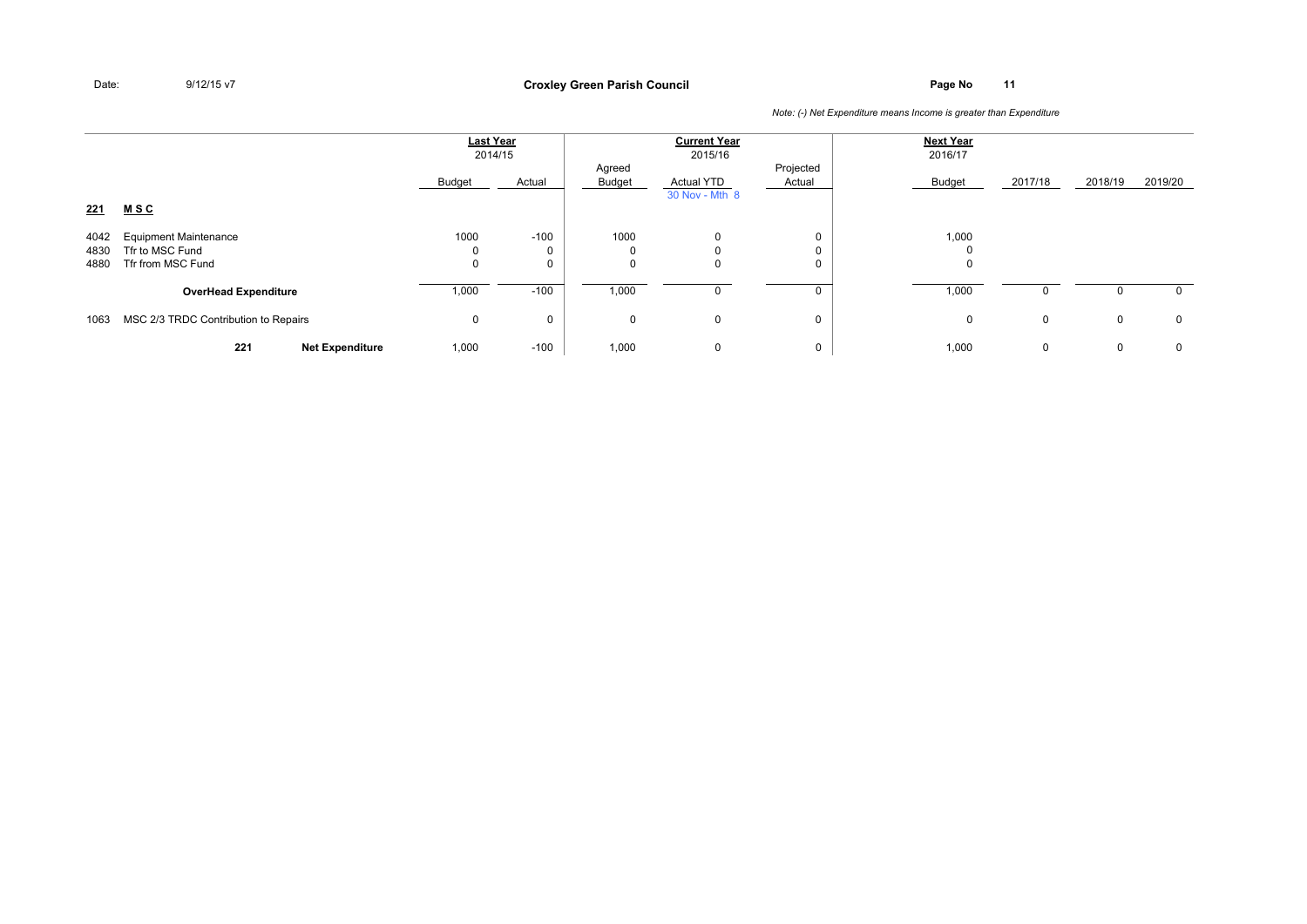### **Page No <sup>12</sup> Croxley Green Parish Council**

|              |                                                                | <b>Last Year</b> | 2014/15      |                         | <b>Current Year</b><br>2015/16 |                     |              | <b>Next Year</b><br>2016/17 |             |             |             |
|--------------|----------------------------------------------------------------|------------------|--------------|-------------------------|--------------------------------|---------------------|--------------|-----------------------------|-------------|-------------|-------------|
|              |                                                                | <b>Budget</b>    | Actual       | Agreed<br><b>Budget</b> | <b>Actual YTD</b>              | Projected<br>Actual |              | <b>Budget</b>               | 2017/18     | 2018/19     | 2019/20     |
| 299          | <b>E &amp; A Capital &amp; Projects</b>                        |                  |              |                         | 30 Nov - Mth 8                 |                     |              |                             |             |             |             |
| 4932         | War Memorial                                                   | 200              | $\mathbf 0$  | 200                     | $\pmb{0}$                      | 0                   |              | 200                         |             |             |             |
| 4934         | Flowers in Croxley                                             | $\Omega$         | $\mathbf 0$  | $\mathbf 0$             | $\mathbf 0$                    | $\mathbf 0$         |              | $\Omega$                    |             |             |             |
| 4935         | Project - Village Signs                                        | 0                | $\mathbf 0$  | 0                       | $\Omega$                       | 0                   |              | $\Omega$                    |             |             |             |
| 4936         | School Gardening Clubs                                         | $\mathbf 0$      | $\mathbf{0}$ | $\Omega$                | $\Omega$                       | $\mathbf 0$         |              | $\Omega$                    |             |             |             |
| 4937         | Development of Play Areas                                      | 7,000            | 7,000        | 5,000                   | $\mathbf 0$                    | 5,000               | (to EM Res.) | 5,000                       |             |             |             |
| 4938         | <b>Brown Bin Caddy Liners</b>                                  | 180              | 640          | 180                     | 640                            | 320                 |              | 180                         |             |             |             |
| 4970         | Stop Parking on Green Initiative                               | 2,500            |              | $\Omega$                | 0                              | 0                   |              | 0                           |             |             |             |
| 4961         | Commemorative Plaques on oak trees                             | 2,250            | 790          | 1,460                   | $\mathbf 0$                    | $\mathbf 0$         |              | 1,460                       |             | 400         |             |
| 4969<br>4940 | Canal Adoption Scheme/Towing Path works<br><b>Local Market</b> | 1,500<br>250     | 62           | 500<br>300              | $\mathbf 0$                    | 100<br>300          |              | 400<br>300                  | 400<br>300  | 300         |             |
| 4933         | Information Board - Stones Orchard                             | 0                |              | 1,000                   |                                | $\mathbf 0$         |              | 1,000                       |             |             |             |
| 4972         | WW2 VE/VJ Commemorative Service                                | $\Omega$         |              | $\mathbf{0}$            | 250<br>$\vee$                  | $\Omega$            |              | $\mathbf 0$                 |             |             |             |
|              | Defribilators - new                                            |                  |              |                         |                                |                     |              | 2,500                       |             |             |             |
|              | Defribilators - Maintenance                                    |                  |              |                         |                                |                     |              | 500                         |             |             |             |
| 4831         | Tranfer to Reserves Play Area)                                 |                  |              | 0                       |                                | 0                   |              | $\mathbf 0$                 |             |             |             |
|              | Tranfer from Reserves (ex War memorial 2014)                   |                  |              | $-200$                  |                                | $\mathbf 0$         |              | $-200$                      |             |             |             |
|              | Tranfer from Reserves (ex Market 2014)                         |                  |              | $-250$                  |                                | 0                   |              | $\mathbf 0$                 |             |             |             |
|              | Tranfer from Reserves (ex tree plaques)                        | $\mathbf 0$      |              | $-1,460$                |                                | 0                   |              | $-1,460$                    |             |             |             |
|              | Tranfer from Reserves (ex Info Board 2005/06)                  |                  |              | $-1,000$                |                                | $\Omega$            |              | $-1,000$                    |             |             |             |
|              | <b>OverHead Expenditure</b>                                    | 13,880           | 8,492        | 5,730                   | 890                            | 5,720               |              | 8,880                       | 700         | 700         | $\mathbf 0$ |
|              | 299<br><b>Net Expenditure</b>                                  | 13,880           | 8,492        | 5,730                   | 890                            | 5,720               |              | 8,880                       | 700         | 700         | $\mathbf 0$ |
| 1077         | <b>Grants and Donatons Received</b>                            | $\mathbf 0$      | $\mathbf 0$  | $\mathbf 0$             | $\mathbf 0$                    | $\mathbf 0$         |              | $\mathbf 0$                 | $\mathbf 0$ | $\mathbf 0$ |             |
| 1082         | Brown Bin Caddy Liners                                         | 400              | 715          | 400                     | 935                            |                     |              | 400                         |             |             |             |
|              | <b>Environment &amp; Amenity - Expenditure</b>                 | 44,280           | 38,338       | 35,710                  | 15,298                         | 16,749              |              | 38,930                      | 15,300      | 14,650      | 12,000      |
|              | Income                                                         | 400              | 1,120        | 400                     | 935                            | 0                   |              | 600                         | 0           | $\mathbf 0$ | $\mathbf 0$ |
|              | <b>Net Expenditure</b>                                         | 43,880           | 37,218       | 35,310                  | 14,363                         | 16,749              |              | 38,330                      | 15,300      | 14,650      | 12,000      |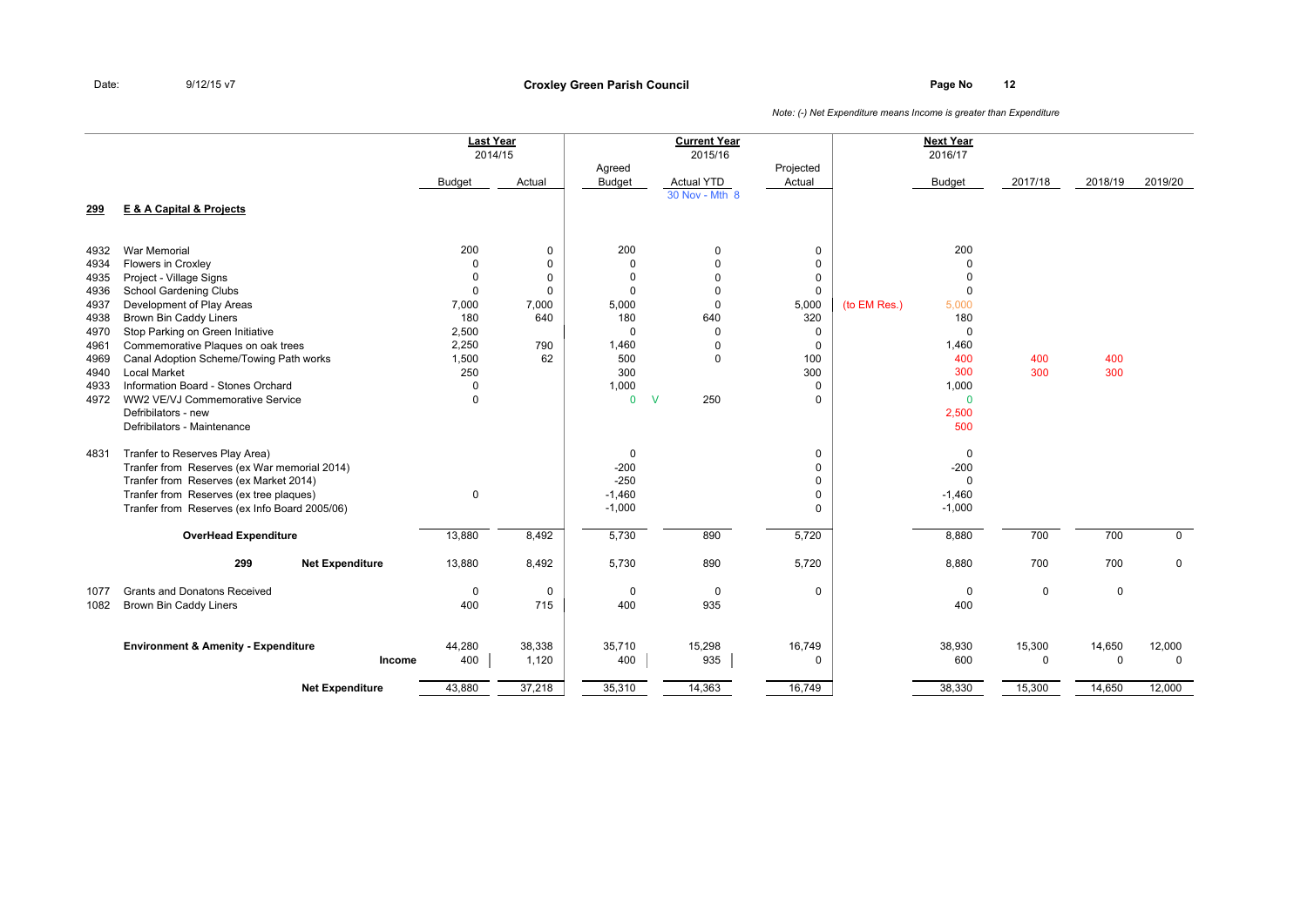**Page No <sup>13</sup> Croxley Green Parish Council**

|                                   |                                            | <b>Last Year</b><br>2014/15 |        | <b>Current Year</b><br>2015/16 |                   |        | <b>Next Year</b><br>2016/17 |         |         |             |
|-----------------------------------|--------------------------------------------|-----------------------------|--------|--------------------------------|-------------------|--------|-----------------------------|---------|---------|-------------|
|                                   |                                            |                             |        | Projected<br>Agreed            |                   |        |                             |         |         |             |
|                                   |                                            | Budget                      | Actual | Budget                         | <b>Actual YTD</b> | Actual | Budget                      | 2017/18 | 2018/19 | 2019/20     |
|                                   |                                            |                             |        |                                | 30 Nov - Mth 8    |        |                             |         |         |             |
| <b>Planning &amp; Development</b> |                                            |                             |        |                                |                   |        |                             |         |         |             |
| <u>301</u>                        | Roads & Street Furniture                   |                             |        |                                |                   |        |                             |         |         |             |
| 4042                              | <b>Equipment Maintenance</b>               | 0                           | 0      | 0                              | 0                 |        | 0                           |         |         |             |
| 4043                              | Salt Bins/Salt                             | 500                         | 90     | 500                            |                   |        | 500                         |         |         |             |
| 4047                              | Footpath Maintenance                       | 1,000                       |        | 1,000                          |                   |        | 1,000                       |         |         |             |
| 4050                              | <b>Bus Shelters</b>                        | 100                         |        | 100                            | 0                 |        | 100                         |         |         |             |
| 4056                              | <b>Street Trees</b>                        | 0                           |        | 2,000                          | 0                 |        | 2,000                       | 2,000   | 2,000   |             |
|                                   | CMS Grant for Footpath Maint               | $-1,000$                    | 0      | $-1,000$                       | $\mathbf 0$       | 0      | $-1,000$                    |         |         |             |
|                                   | Tfr from Reserves (ex Salt Bins/Salt 2014) |                             |        | -500                           | 0                 |        | $-500$                      |         |         |             |
|                                   | Tfr from Reserves ex Equipment Maint       | 0                           |        | 0                              | $\mathbf 0$       |        |                             |         |         |             |
|                                   | From Reserves (ex Street Trees -2015)      | 0                           | 0      | $-500$                         | $\Omega$          |        | $-2,000$                    |         |         |             |
|                                   | <b>OverHead Expenditure</b>                | 600                         | 90     | 1,600                          | 0                 | 0      | 100                         | 2,000   | 2,000   | $\mathbf 0$ |
|                                   | 301<br><b>Net Expenditure</b>              | 600                         | 90     | 1,600                          | $\mathbf 0$       | 0      | 100                         | 2,000   | 2,000   | $\mathbf 0$ |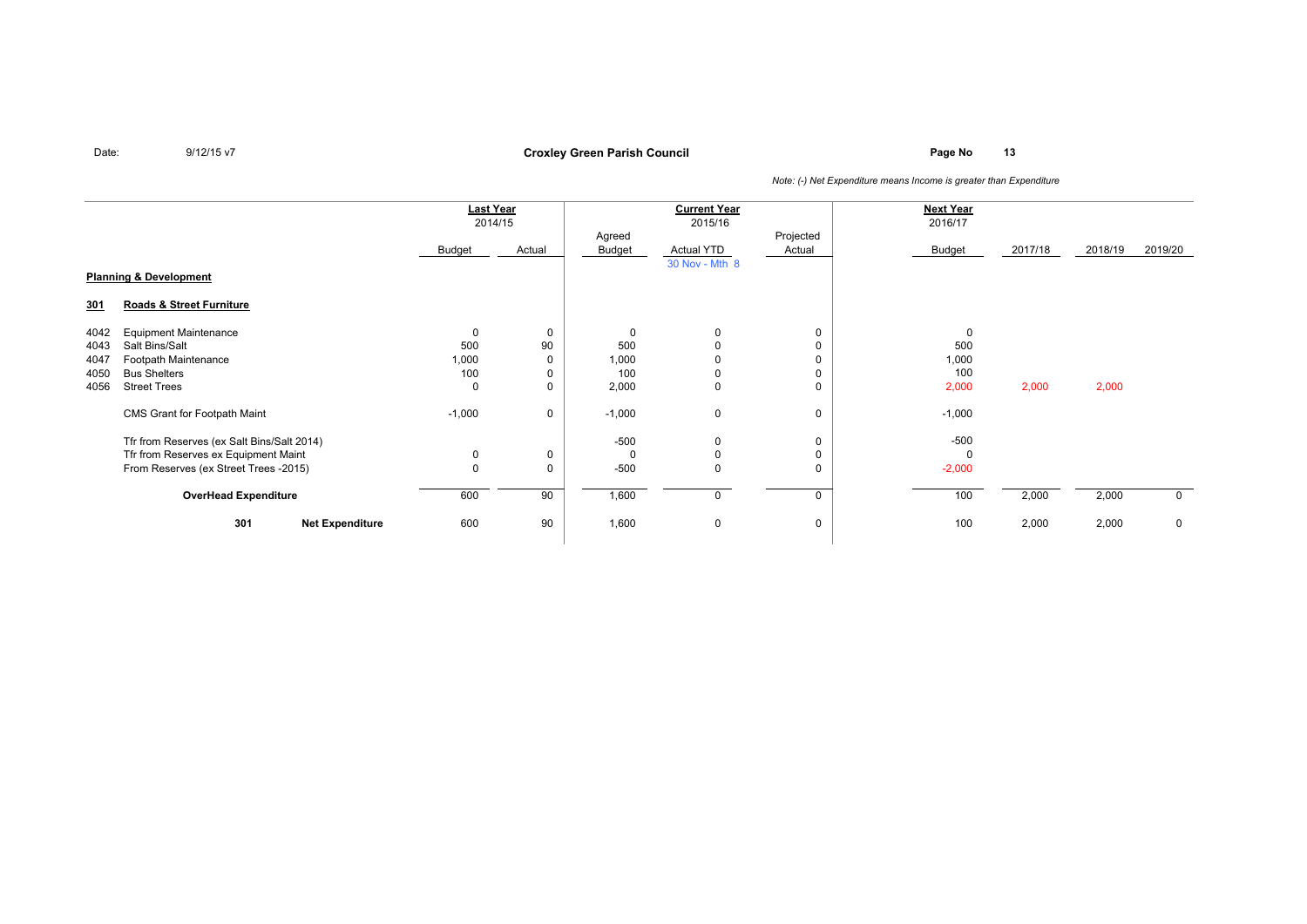**Page No <sup>14</sup> Croxley Green Parish Council**

|      |                               | <b>Last Year</b><br>2014/15 |        | <b>Current Year</b><br>2015/16 |                                     |                     | <b>Next Year</b><br>2016/17 |         |         |         |
|------|-------------------------------|-----------------------------|--------|--------------------------------|-------------------------------------|---------------------|-----------------------------|---------|---------|---------|
|      |                               | Budget                      | Actual | Agreed<br><b>Budget</b>        | <b>Actual YTD</b><br>30 Nov - Mth 8 | Projected<br>Actual | Budget                      | 2017/18 | 2018/19 | 2019/20 |
| 302  | <b>Community Bus</b>          |                             |        |                                |                                     |                     |                             |         |         |         |
| 4702 | <b>Community Bus</b>          | 6,900                       | 5,720  | 6,900                          | 4,550                               | 6,900               | 6,900                       | 6,900   | 6,900   | 6,900   |
|      | <b>OverHead Expenditure</b>   | 6,900                       | 5,720  | 6,900                          | 4,550                               | 6,900               | 6,900                       | 6,900   | 6,900   | 6,900   |
|      | 302<br><b>Net Expenditure</b> | 6,900                       | 5,720  | 6,900                          | 4,550                               | 6,900               | 6,900                       | 6,900   | 6,900   | 6,900   |